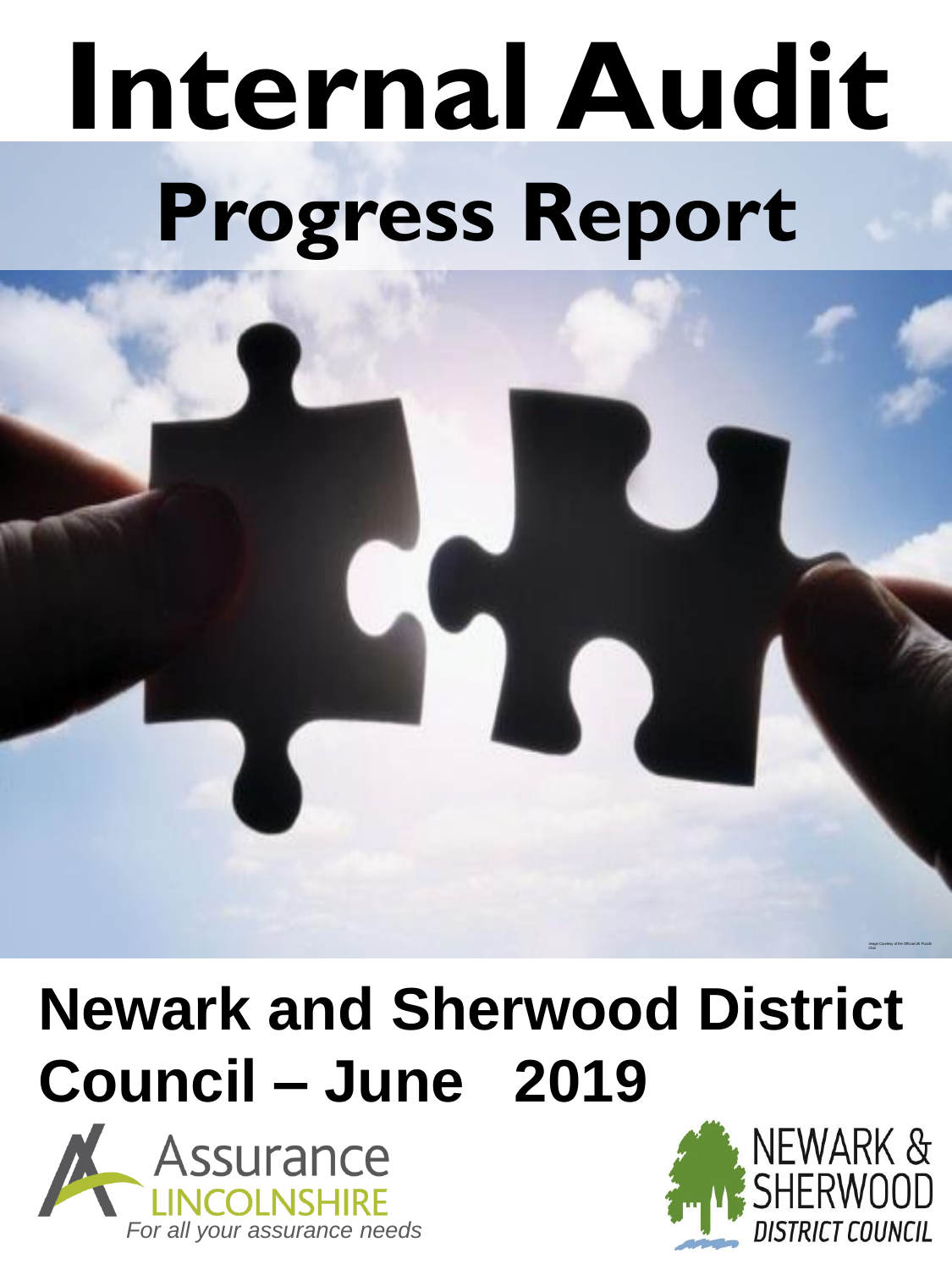## **Contents**

#### **Key Messages** Page 1

| <b>Introduction</b> |  |
|---------------------|--|
| <b>Summary</b>      |  |
| <b>Assurances</b>   |  |

#### **Internal Audit work completed Fage 2** Page 2

**Overview of Assurances Audit Reports at Draft Other Significant Work Work in Progress Other Matters of Interest**

#### **Appendices** Page 8

**Assurance Definitions 2019/20 Audit Plan to Date**

**Lucy Pledge** - Audit and Risk Manager (Head of Internal Audit) **[lucy.pledge@lincolnshire.gov.uk](mailto:Lucy.pledge@lincolnshire.gov.uk)**

**Rachel Abbott –** Audit Team Leader **[rachel.abbott@lincolnshire.gov.uk](mailto:rachel.abbott@lincolnshire.gov.uk)**

**Amanda Hunt -** Principal **[amanda.hunt@newark-sherwooddc.gov.uk](mailto:Lucy.pledge@lincolnshire.gov.uk)**

This report has been prepared solely for the use of Members and Management of Newark and Sherwood District Council. Details may be made available to specified external organisations, including external auditors, but otherwise the report should not be used or referred to in whole or in part without prior consent. No responsibility to any third party is accepted as the report has not been prepared, and is not intended for any other purpose.

The matters raised in this report are only those that came to our attention during the course of our work – there may be weaknesses in governance, risk management and the system of internal control that we are not aware of because they did not form part of our work programme, were excluded from the scope of individual audit engagements or were not bought to our attention. The opinion is based solely the work undertaken as part of the agreed internal audit plan.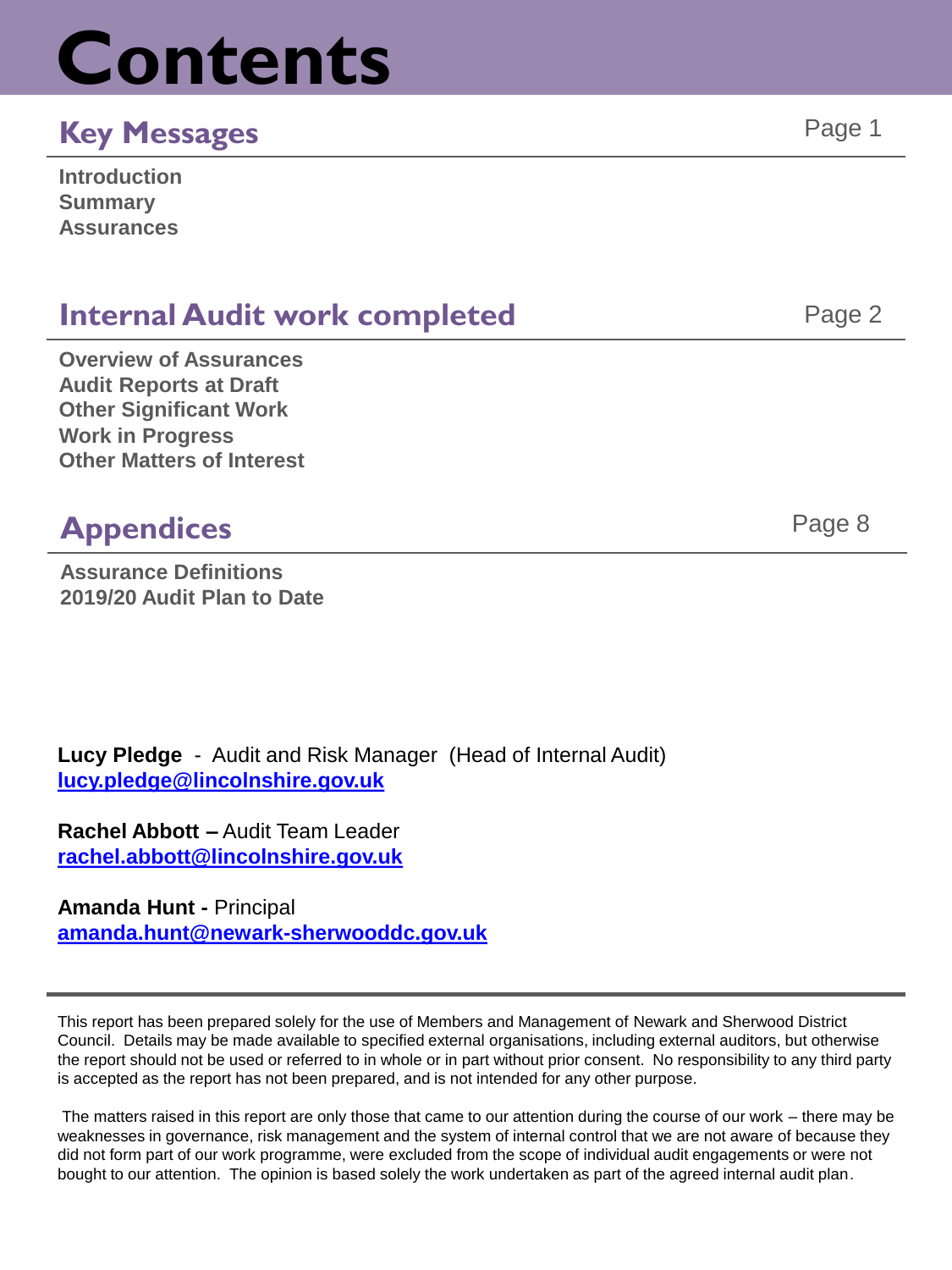## **Introduction**

The purpose of this report is to:

Provide details of the audit work during the period April 2019 to 8 July 2019 Advise on progress with the 2019/20 plan and reports issued for the 2018/19 plan. Raise any other matters that may be relevant to the Audit Committee role

### **Key Messages**

During the period we have completed 4 assurance audits\*:-

- Counter Fraud 2018/19
- Development Company 2018/19
- Emergency Planning 2018/19
- Pay and Grading 2019/20

We have also completed the review of the Mansfield Crematorium accounts and the Newark Livestock Market Rent calculation.

All remaining audits within the 2018/19 plan are at draft report stage.

The 2019/20 plan is underway with three jobs being completed and another at draft report stage. We have delayed two audits so far due to auditee capacity, one due to the completion of other audits and another due to a member of staff leaving the Council.

There are no recommendations to follow-up for 2019/20 and those from previous years are included within our Annual report.



\*Note: The assurance expressed is at the time of issue of the report but before the full implementation of the agreed management action plan. The definitions for each level are shown in Appendix 1.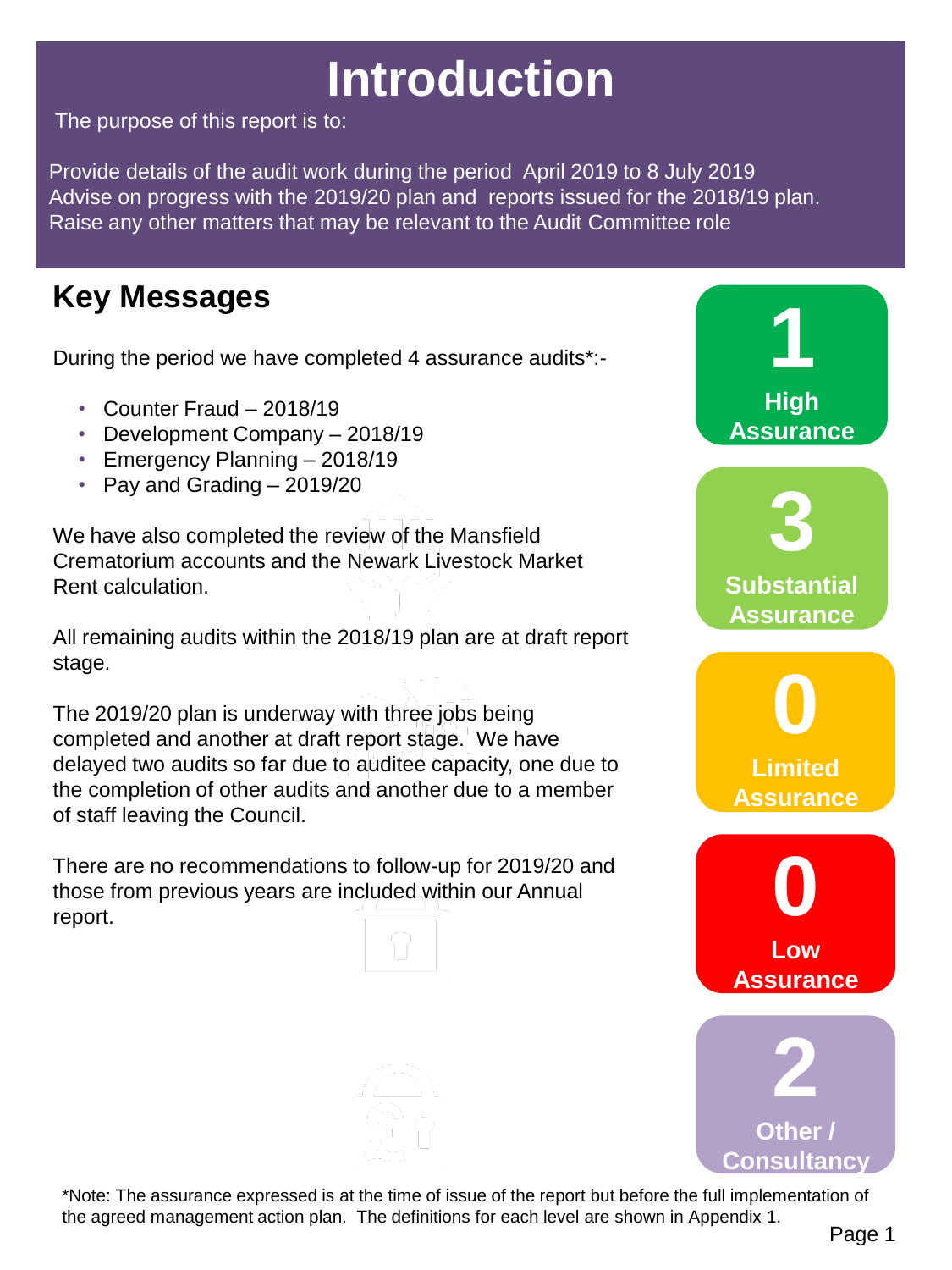#### **Assurances**

|                                | <b>Substantial Assurance</b>                                                                                                                                                                                                                                                                                                                                                                                                                                                                                                                                                                                                                                                                                                  |
|--------------------------------|-------------------------------------------------------------------------------------------------------------------------------------------------------------------------------------------------------------------------------------------------------------------------------------------------------------------------------------------------------------------------------------------------------------------------------------------------------------------------------------------------------------------------------------------------------------------------------------------------------------------------------------------------------------------------------------------------------------------------------|
| <b>Counter</b><br><b>Fraud</b> | We are confident that the council understands its responsibility and<br>that strategy and policies in place will protect public money. The<br>council do not have dedicated resource in counter fraud which limits<br>proactive activity. Fraud is generally hidden and controls alone will not<br>eliminate all risk, therefore there will always be a degree of risk that<br>some fraud is not picked up. Proactive actions to further raise the<br>profile of Counter fraud and awareness within the council would help to<br>further enhance this assurance level.                                                                                                                                                        |
|                                | The Council acknowledges its responsibility for fraud and risk and has<br>in place a structure to manage this effectively whilst accepting a level<br>of risk. The core strategy highlights relevant policies and procedures<br>that are in place, and available to be viewed for transparency and<br>compliance. They understand their fraud risks and have in place<br>updated frauds risks within their operational risk register which were<br>completed with assistance from the Counter Fraud Team within<br>Assurance Lincolnshire. This created lists of key actions /<br>considerations and implementation of these will further strengthen the<br>councils counter fraud position and minimise further fraud risks. |
|                                | Counter fraud activities are reported to the Audit and Accounts<br>committee on a bi annual basis to increase their visibility and<br>accountability.                                                                                                                                                                                                                                                                                                                                                                                                                                                                                                                                                                         |
| <b>Development</b><br>Company  | The processes in place for setting up the company so far have been<br>good. Appropriate authorisation has been obtained and the legal and<br>governance documents have all been produced. There is a<br>Shareholder Committee and Board of Directors in place and a client,<br>company split demonstrating a level of independence.                                                                                                                                                                                                                                                                                                                                                                                           |
|                                | The Company is not yet trading and there is still documentation such<br>as the Business Plan to be produced.                                                                                                                                                                                                                                                                                                                                                                                                                                                                                                                                                                                                                  |
|                                | There were a number of areas where the processes requiring<br>strengthening:-                                                                                                                                                                                                                                                                                                                                                                                                                                                                                                                                                                                                                                                 |
|                                | Requirement for the risk management arrangements of the<br>Company to be provided to the Council. The risk registers for the<br>Company and Council also require some further work.<br>Clarity over the taxation advice arrangements<br>Including a statement on how audit and scrutiny is to be achieved<br>and by whom.                                                                                                                                                                                                                                                                                                                                                                                                     |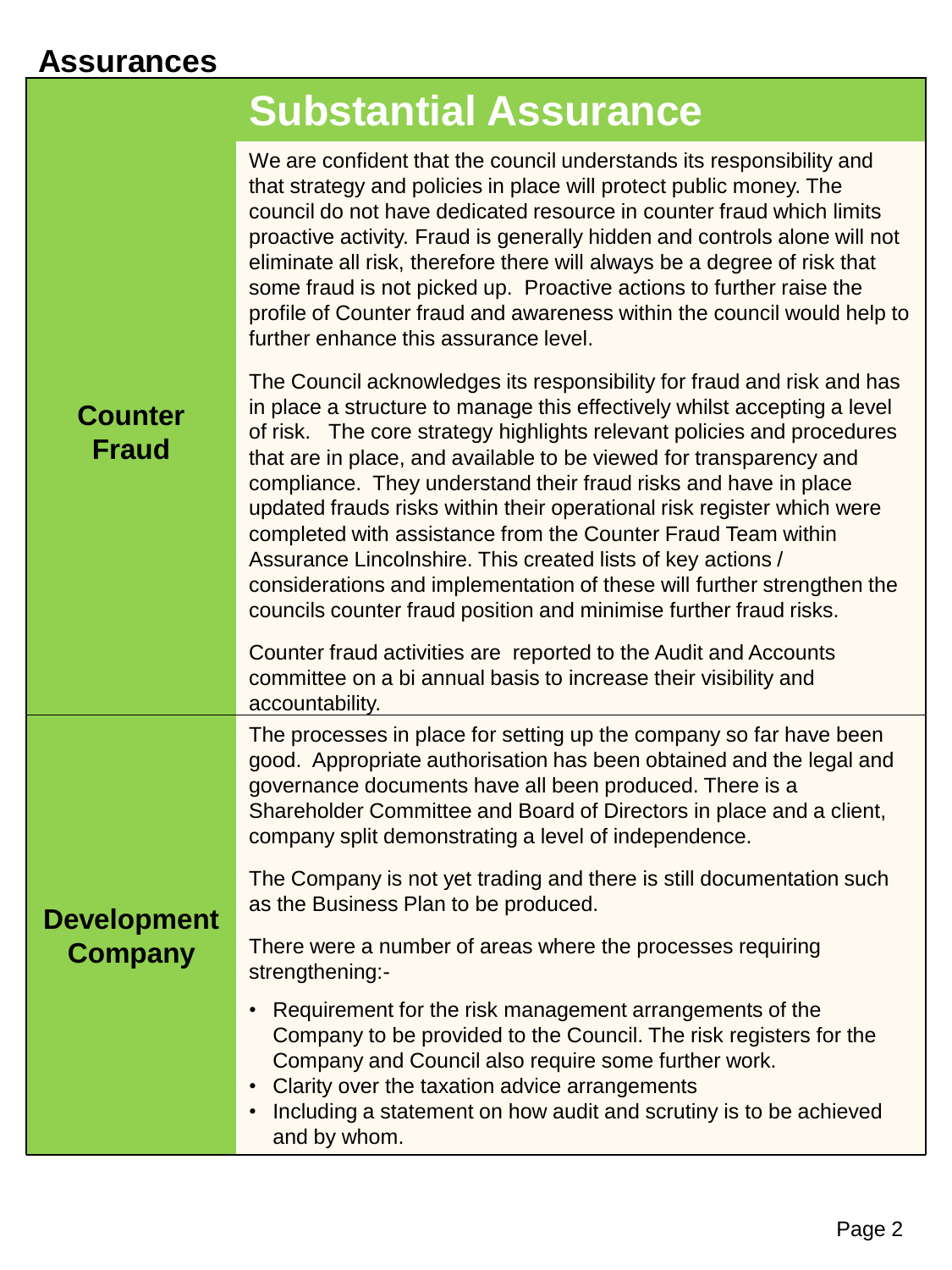#### **Assurances**

Our overall assurance rating for Emergency Planning, as it currently stands whilst evolving, is substantial borderline limited.

This rating means that we have assessed it to be substantial overall but it would only take a decline in development and progress to become limited. Whilst there are sufficient controls in place to manage an Emergency Planning incident, we feel that there are still some significant improvements to be made. We have received verbal assurance from the Business Manager Public Protection and the Emergency Planning Officer that this will happen over the next 12 months. Specific issues include:-

#### **Planning**

- The emergency control room plan requires a few additions before it can be categorised as complete including, break times and telephone guides.
- The flood plan needs an update however, we are confident that it can still be used effectively if a flood occurred tomorrow.
- There are some concerns that the Council would not be prepared for a lockdown at Castle House if it was necessary.

#### **Emergency Planning**

#### **Testing**

- There is no formal method of keeping track of recommendations and lessons learnt from testing.
- Those responsible for actions following an emergency are not held to account or asked for progress updates. As a result of this, recommendations from previous incidents are yet to be actioned.

#### **Roles and responsibilities**

- The level of training is adequate however, training needs to be set up for future managers.
- The Business Manager Public Protection and the Emergency Planning Officer capacity is stretched between Emergency Planning and Business Continuity making it difficult to progress quickly in one area.

#### **Governance**

• The Business Manager Public Protection and the Emergency Planning officer do not present their progress or areas of development to SLT, meaning that they are not being regularly held to account.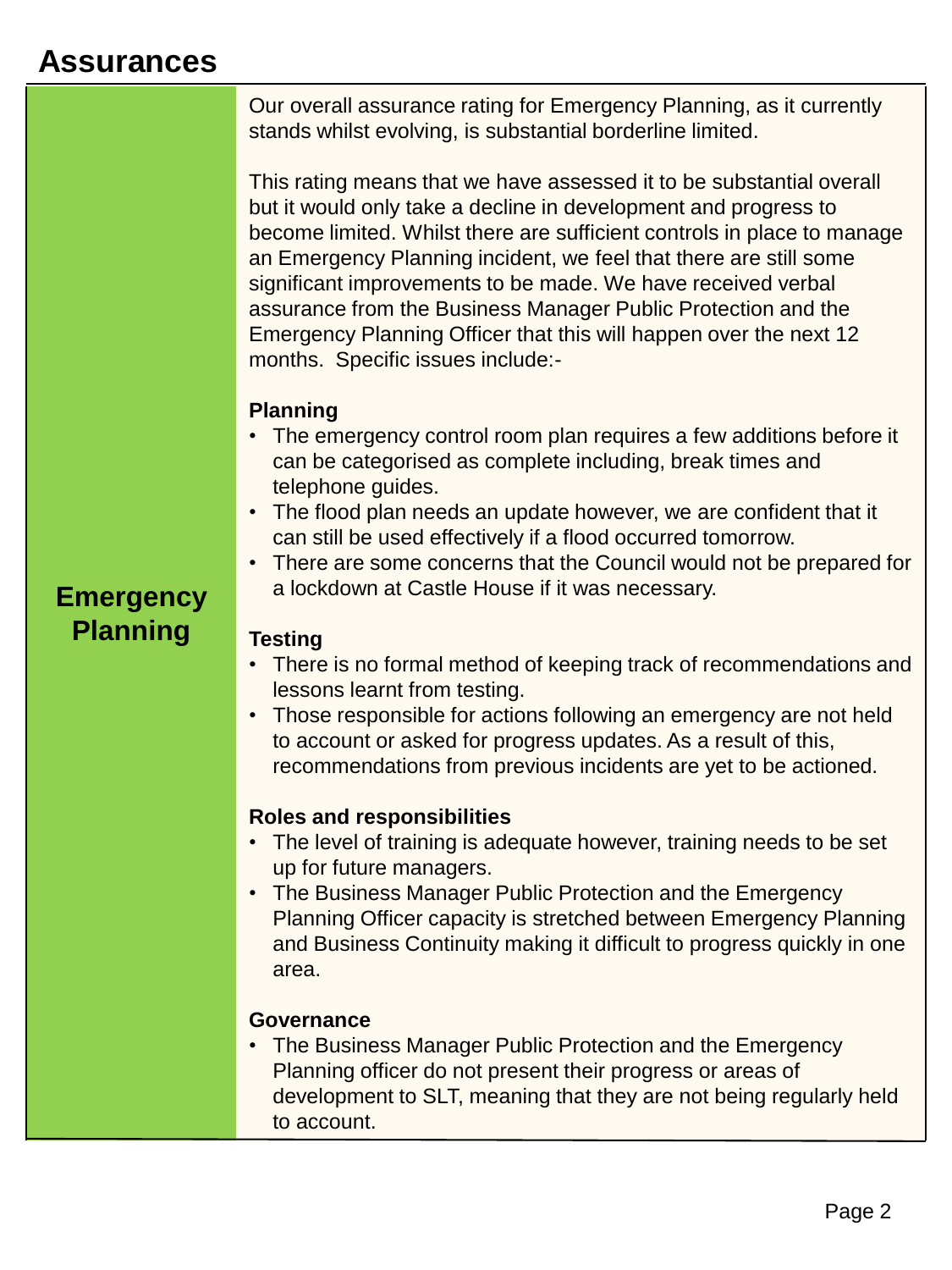## **High Assurance**

**Pay and Grading** The arrangement has been well implemented and the staff posts have been correctly assimilated to the new pay and grading structure. The implementation option selected ensured that the additional cost required for the arrangement were financially affordable to the Council whilst ensuring that the changes made were beneficial to the employees of the Council.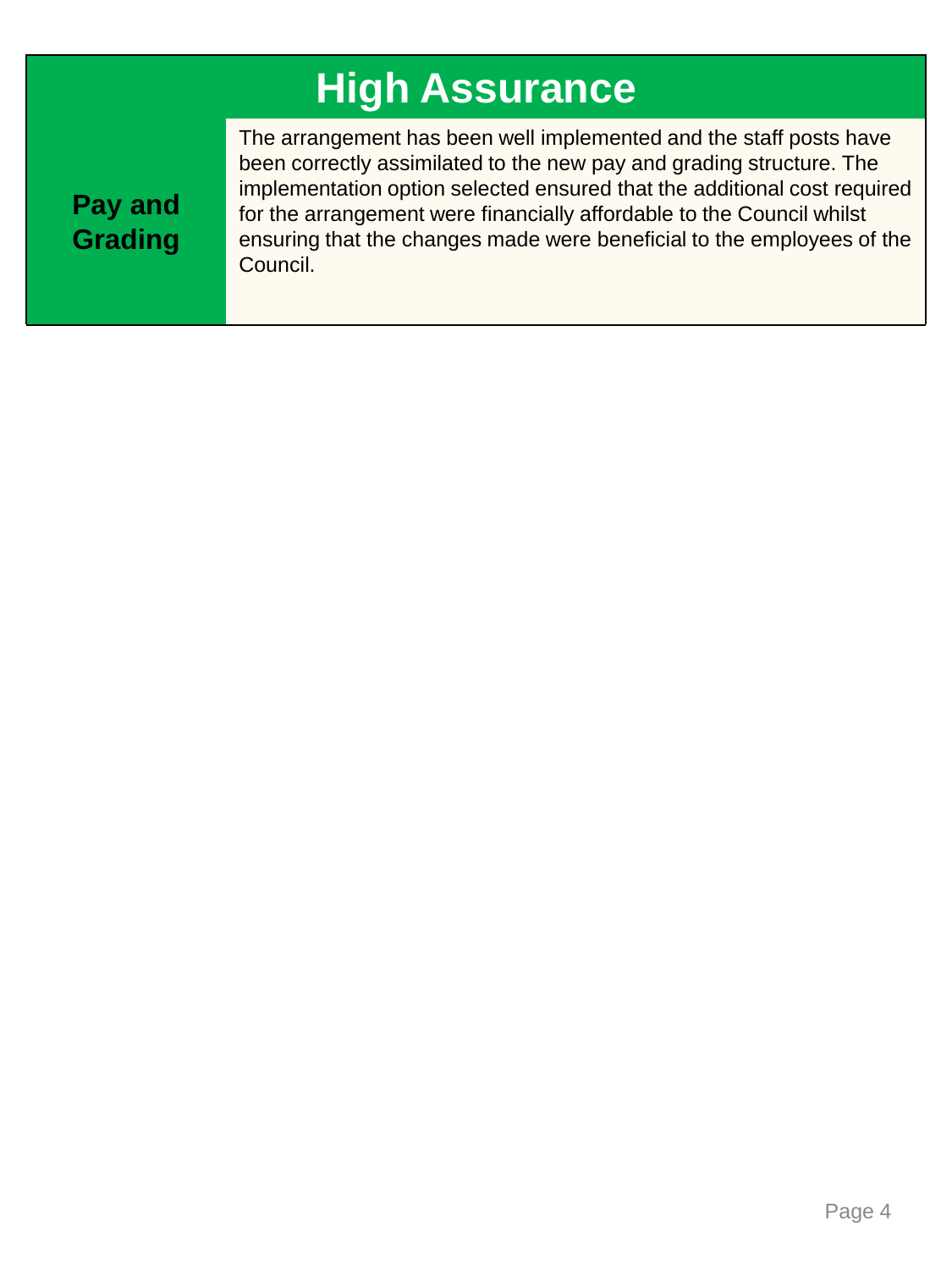

#### **Audits reports at draft**

We have 6 audit's at draft report stage:

- IT Governance
- Business Continuity
- Strategic Asset Management
- Follow-ups
- Customer Comments
- Project/Programme Management

These will be reported to the committee in detail once finalised.

#### **Work in Progress**

We also have 3 audits in progress :

- Financial strategy and modelling
- Community Centres
- Commercialisation

Details of these can be seen in the 2019/20 plan at appendix 2.

#### **Other Work Completed**

We have completed the review of the Mansfield Crematorium accounts and the Newark Livestock Market rent calculation.

#### **Changes to the Plan**

We have not made any changes to the plan this quarter although there are discussions underway which may require changes in the next quarter.

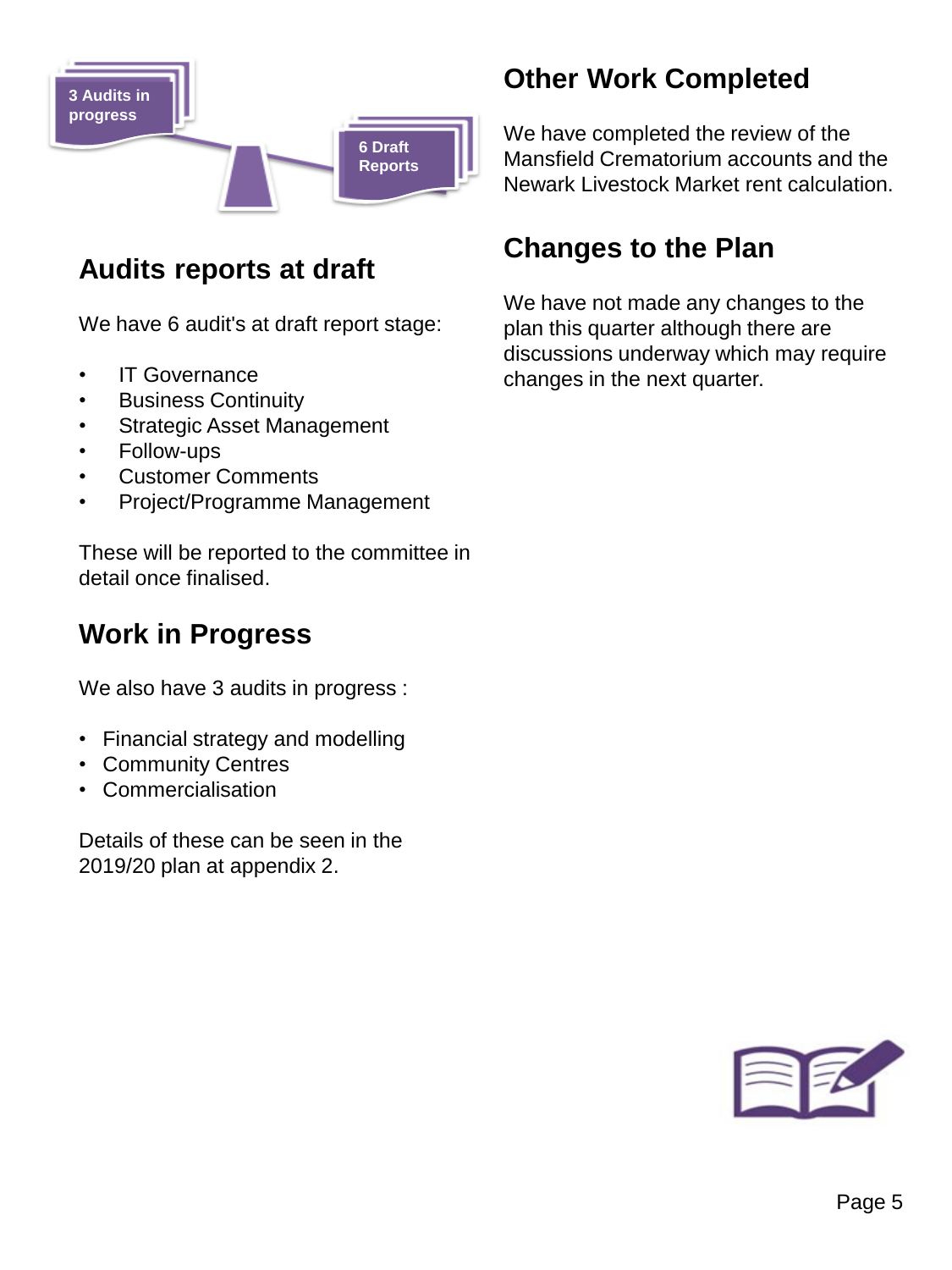



Internal Audit's performance is measured against a range of indicators. The statistics below show our performance on key indicators year to date.

### **Performance on Key Indicators**

**Limited availability due to being the first quarter of the year.**





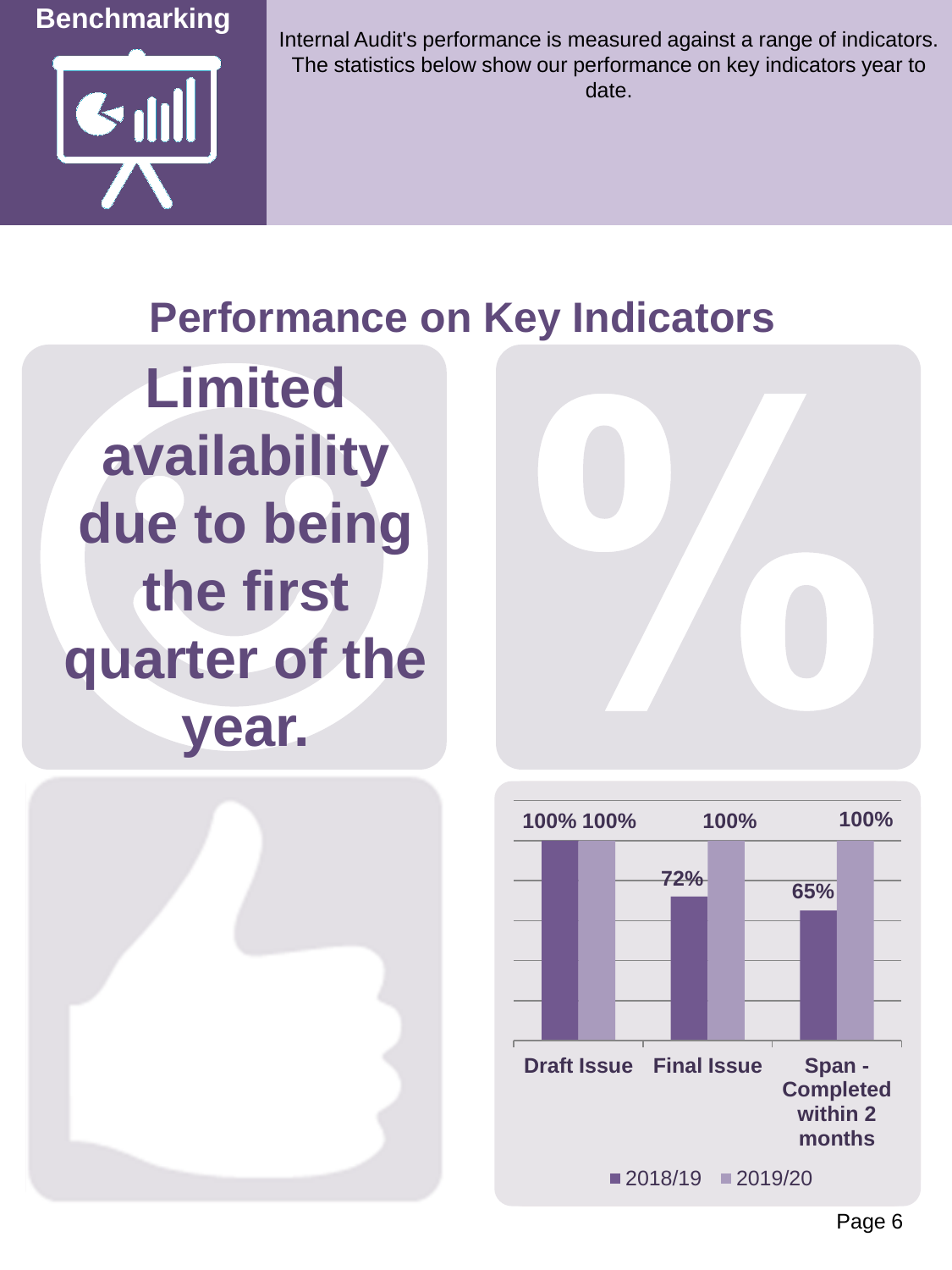

## **Other Matters of Interest**

#### **CIPFA has issued fresh guidance on internal audit to help professionals cope with "growing levels of financial risk".**

The institute is calling on the public sector to provide recognition, support and encouragement

for Heads of Internal Audit and their teams via five 'key principles', which align with the UK Public Sector Internal Audit Standards:

- HIAs should champion best practice in governance, objectively assessing the adequacy of governance and management of existing risks, commenting on responses to emerging risks and proposed developments.
- HIAs should give an objective and evidence based opinion on all aspects of governance, risk management and internal control.
- Must be a senior manager with regular and open engagement across the organisation, particularly with the Leadership Team and with the Audit Committee.
- Must lead and direct an internal audit service that is resourced to be fit for purpose.
- Must be professionally qualified and suitably experienced.

#### **Assurance Lincolnshire wins another award**

Assurance Lincolnshire won the "Good Governance and Risk Management" award at the Public Finance Awards 2019.

This was for the work on culture, value and ethics that we have worked on over the last year at Lincolnshire County Council. We beat teams from the Police, Northern Ireland Water, The NHS, Transport for London, and the Treasury.

Judges comments: "There was a lot of evidence of proactive planning and putting in place resilient processes to monitor and mitigate risk. We were impressed by the focus on ethics,acting in the public interest and sharing the work with other groups"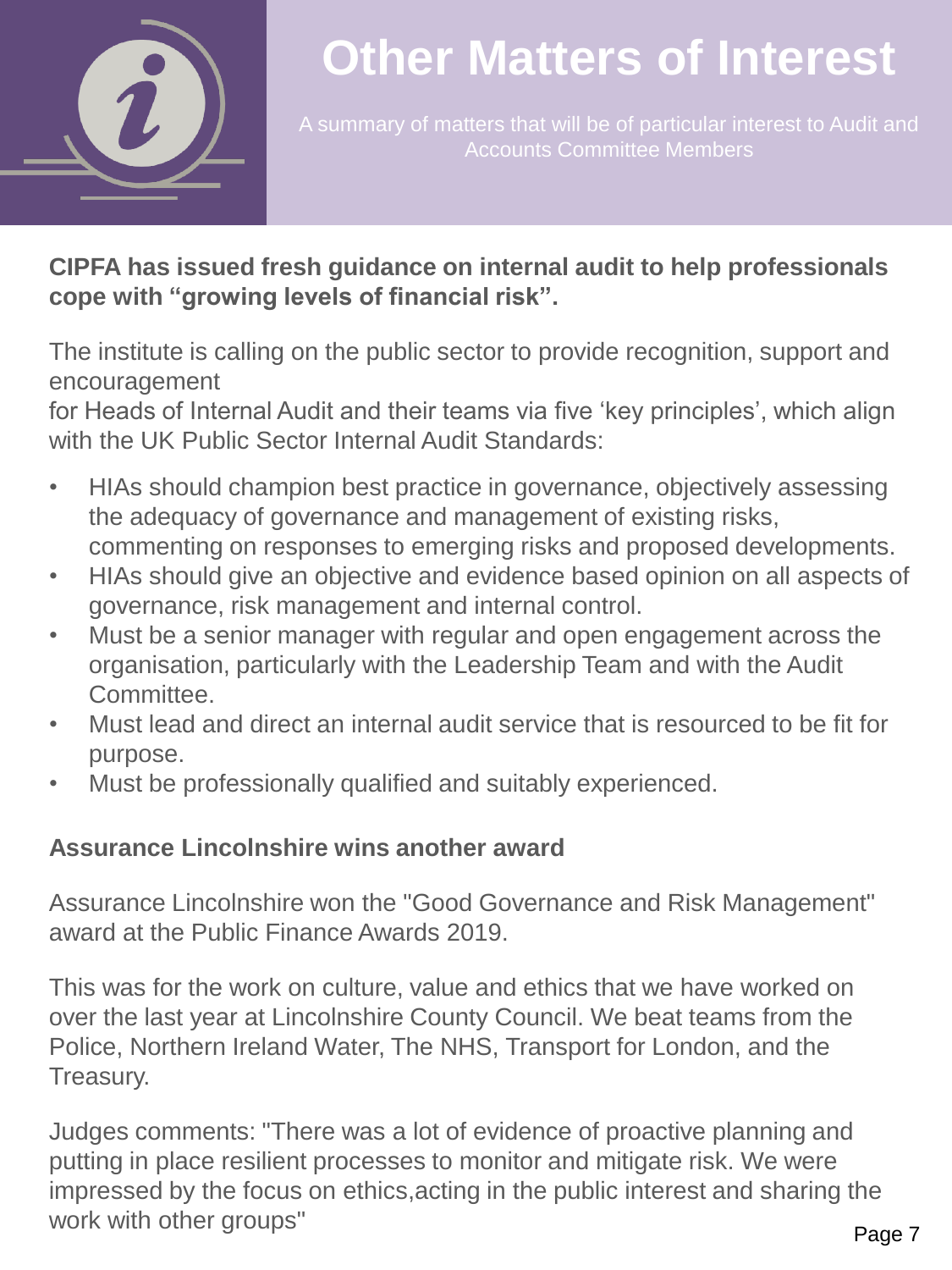#### **High**

Our critical review or assessment on the activity gives us a high level of confidence on service delivery arrangements, management of risks, and the operation of controls and / or performance.

The risk of the activity not achieving its objectives or outcomes is low. Controls have been evaluated as adequate, appropriate and are operating effectively.

#### **Substantial**

Our critical review or assessment on the activity gives us a substantial level of confidence (assurance) on service delivery arrangements, management of risks, and operation of controls and / or performance.

There are some improvements needed in the application of controls to manage risks. However, the controls have been evaluated as adequate, appropriate and operating sufficiently so that the risk of the activity not achieving its objectives is medium to low.

#### **Limited**

Our critical review or assessment on the activity gives us a The controls to manage the key risks were found not always to be operating or are inadequate. Therefore, the controls evaluated are unlikely to give a reasonable level of confidence (assurance) that the risks are being managed effectively. It is unlikely that the activity will achieve its objectives.

#### **Low**

Our critical review or assessment on the activity identified significant concerns on service delivery arrangements, management of risks, and operation of controls and / or performance.

There are either gaps in the control framework managing the key risks or the controls have been evaluated as not adequate, appropriate or are not being effectively operated. Therefore the risk of the activity not achieving its objectives is high.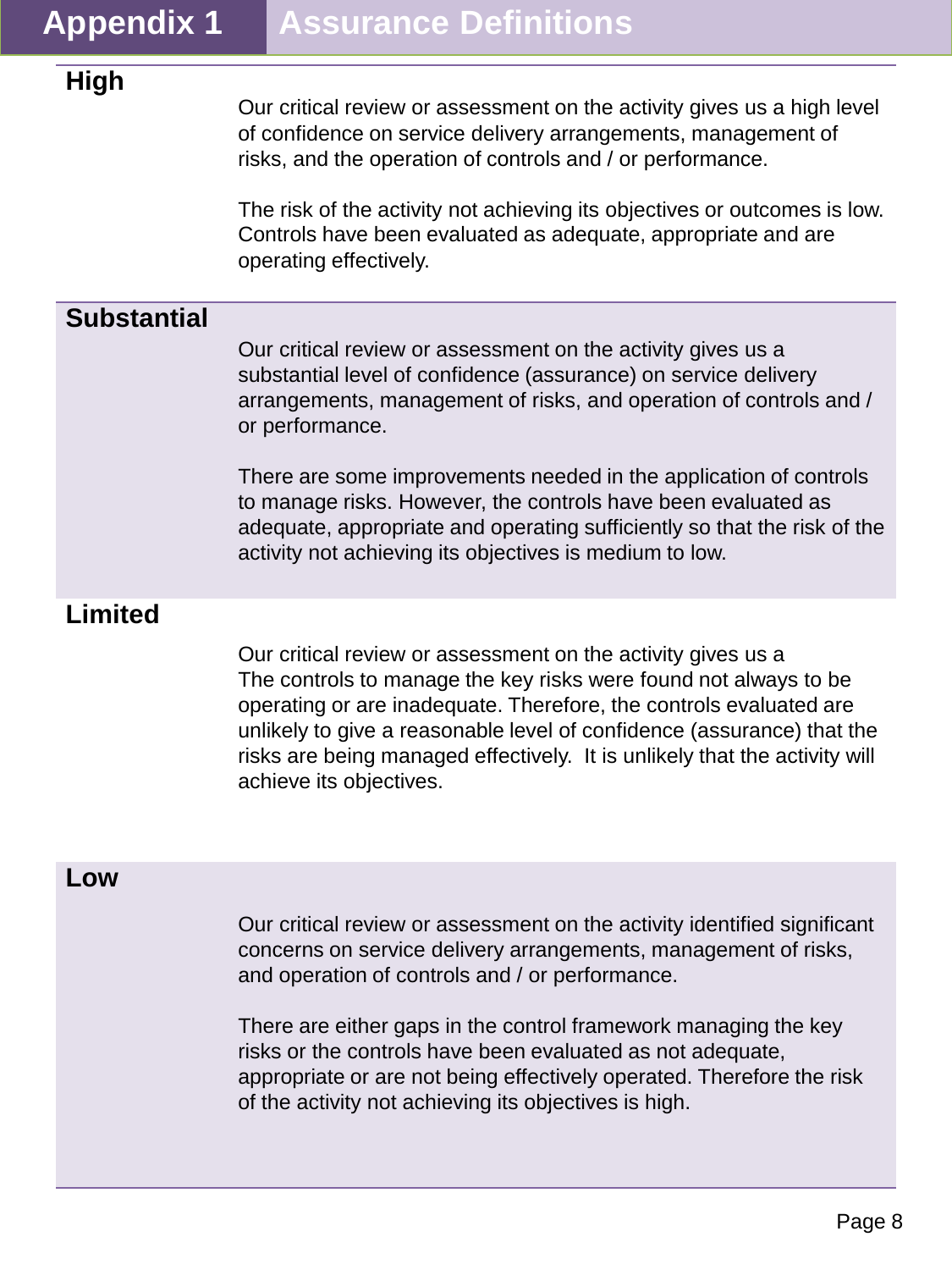## **Appendix 2 2019/20 Audit Plan to date**

| Area                                                                                                            | Indicative Scope                                                                                                                                                                                                                                                                                                                                    | <b>Planned Start</b><br><b>Date</b> | <b>Actual Start</b><br>Date | Issued         | Final Report Current Status /<br><b>Assurance Opinion</b>        |
|-----------------------------------------------------------------------------------------------------------------|-----------------------------------------------------------------------------------------------------------------------------------------------------------------------------------------------------------------------------------------------------------------------------------------------------------------------------------------------------|-------------------------------------|-----------------------------|----------------|------------------------------------------------------------------|
| Commercialisation                                                                                               | There is a clear strategy and action plan in place covering the Council's<br>commercial aspirations and this conforms with the relevant legislation.                                                                                                                                                                                                | Apr-19                              | $Jul-19$                    |                | Delayed awaiting<br>completion of another<br>audit in this area. |
| Mansfield Crematorium                                                                                           | Completion of the audit of the Mansfield Crematorium Accounts                                                                                                                                                                                                                                                                                       | Apr-19                              | Apr-19                      |                | Apr-19Complete                                                   |
| <b>Customer Comments</b>                                                                                        | To review the process in place for the receipt of customer<br>comments/complaints and provide assurance that these are dealt with<br>in accordance with the Councils processes and used to inform future<br>service improvements.                                                                                                                   | May-19                              | Apr-19                      |                | Draft report with SLT                                            |
| Pay and grading                                                                                                 | To review the process for implementing the revised pay and grading<br>structure to provide assurance that it has been approved and<br>implemented correctly.                                                                                                                                                                                        | $May-19$                            | Apr-19                      | Jun-19High     |                                                                  |
| Financial Strategy and Modelling                                                                                | To review the financial strategy and provide assurance that it is<br>accurate, compliant and assumptions are realistic, documented and<br>tested. Appropriate approval has been obtained.                                                                                                                                                           | Jun-19                              | Jun-19                      |                | Fieldwork in progress                                            |
| <b>Community Centres</b>                                                                                        | Review of the processes in place which ensure compliance with lease<br>and occupiers liabilities providing the Council with assurance over their<br>assets.                                                                                                                                                                                         | $Jun-19$                            | $Jun-19$                    |                | Fieldwork in progress                                            |
| <b>Building Control</b>                                                                                         | There are effective monitoring arrangements in place which ensure that<br>the residents of the district are getting the service expected and<br>included within the agreement.                                                                                                                                                                      | Jun-19                              |                             |                |                                                                  |
| Newark Cattlemarket                                                                                             | Completion of the rent calculation for 2018/19                                                                                                                                                                                                                                                                                                      | <u>Jun-19</u>                       |                             | Jun-19 Jun- 19 | Completed                                                        |
| Corporate Planning                                                                                              | To provide assurance that there is a corporate plan in place which<br>clearly links to the priorities of the Council, activities completed by<br>Business Units and how achievement of the priorities are measured -<br>the golden thread.                                                                                                          | Jul-19                              |                             |                |                                                                  |
| ICT Incident Management                                                                                         | To provide assurance that there is a consistent and effective approach<br>to the management of incidents and cyber security events, including<br>communication on security events and weaknesses.                                                                                                                                                   | Jul-19                              |                             |                |                                                                  |
| Workforce changes and succession<br>planning within the Council including<br>changes within the management team | The Council has a workforce plan in place which meets the changing<br>needs of the Council and the demographic and skills of staff. There is<br>also a plan in place for succession planning of key staff identifying<br>positions which hold the greatest risk if vacant i.e. specialist knowledge,<br>statutory responsibility, lone workers etc. |                                     |                             |                |                                                                  |
| Performance                                                                                                     | To provide assurance that the performance process is effective and has<br>a clear link with the Councils' corporate plan. To follow up the<br>recommendations made within the previous report which received a<br>Limited assurance rating.                                                                                                         | Aug-19<br>Sep-19                    |                             |                |                                                                  |
| <b>Buttermarket</b>                                                                                             | To provide assurance that there is effective management of the<br>Buttermarket to ensure that it meets the objectives of the Council.                                                                                                                                                                                                               | Sep-19                              |                             |                |                                                                  |
| Gilstrap                                                                                                        | Independent Examination of the Gilstrap accounts in accordance with<br>S145 of the Charities Act 2011.                                                                                                                                                                                                                                              | Sep-19                              |                             |                |                                                                  |
| <b>Budgetary Control /Management</b>                                                                            | To provide assurance that the budgets are set in accordance with the<br>financial strategy and Council priorities with accurate reporting and<br>monitoring.                                                                                                                                                                                        | Oct-19                              |                             |                |                                                                  |